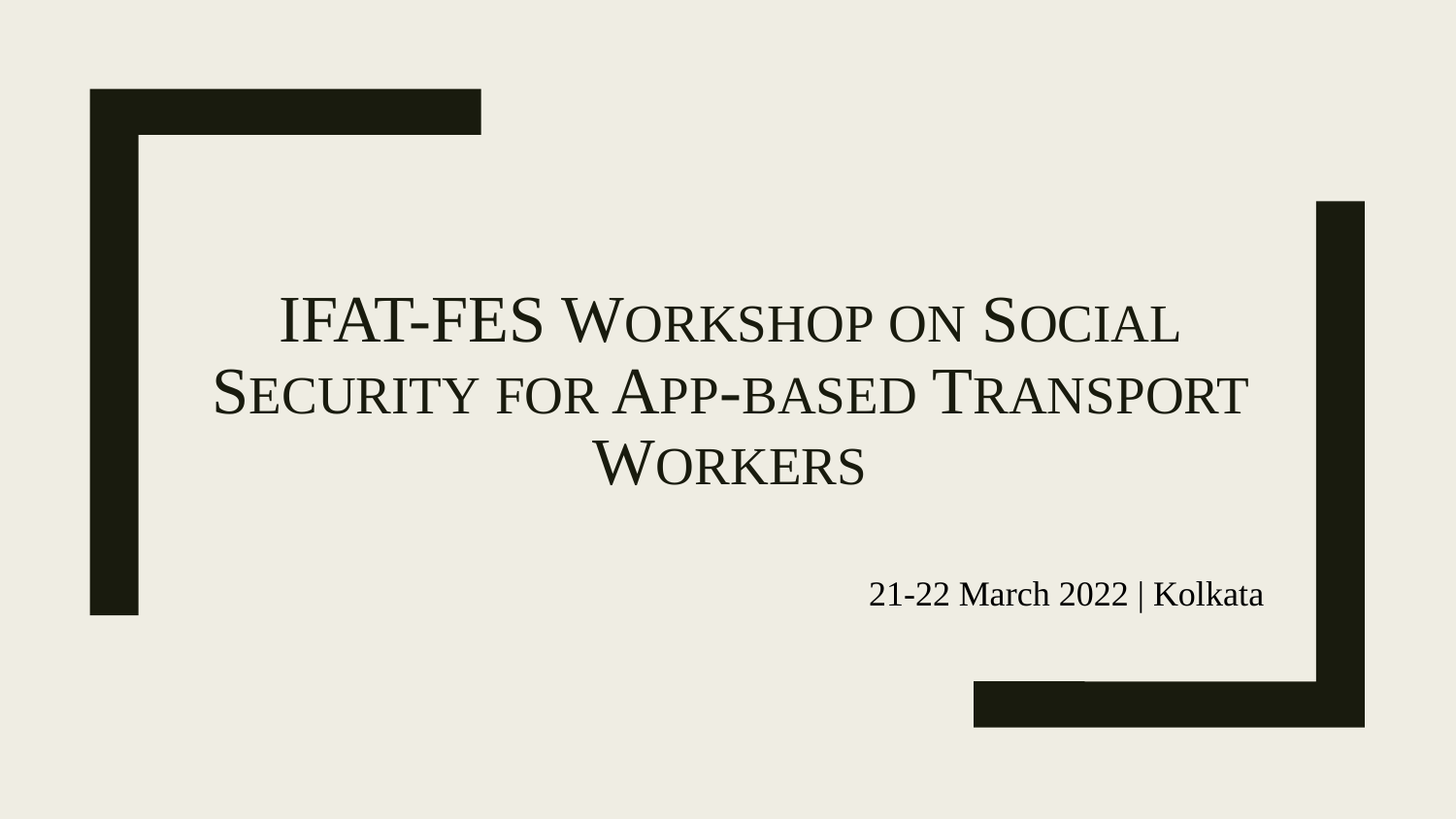#### THE CODE ON SOCIAL SECURITY, 2020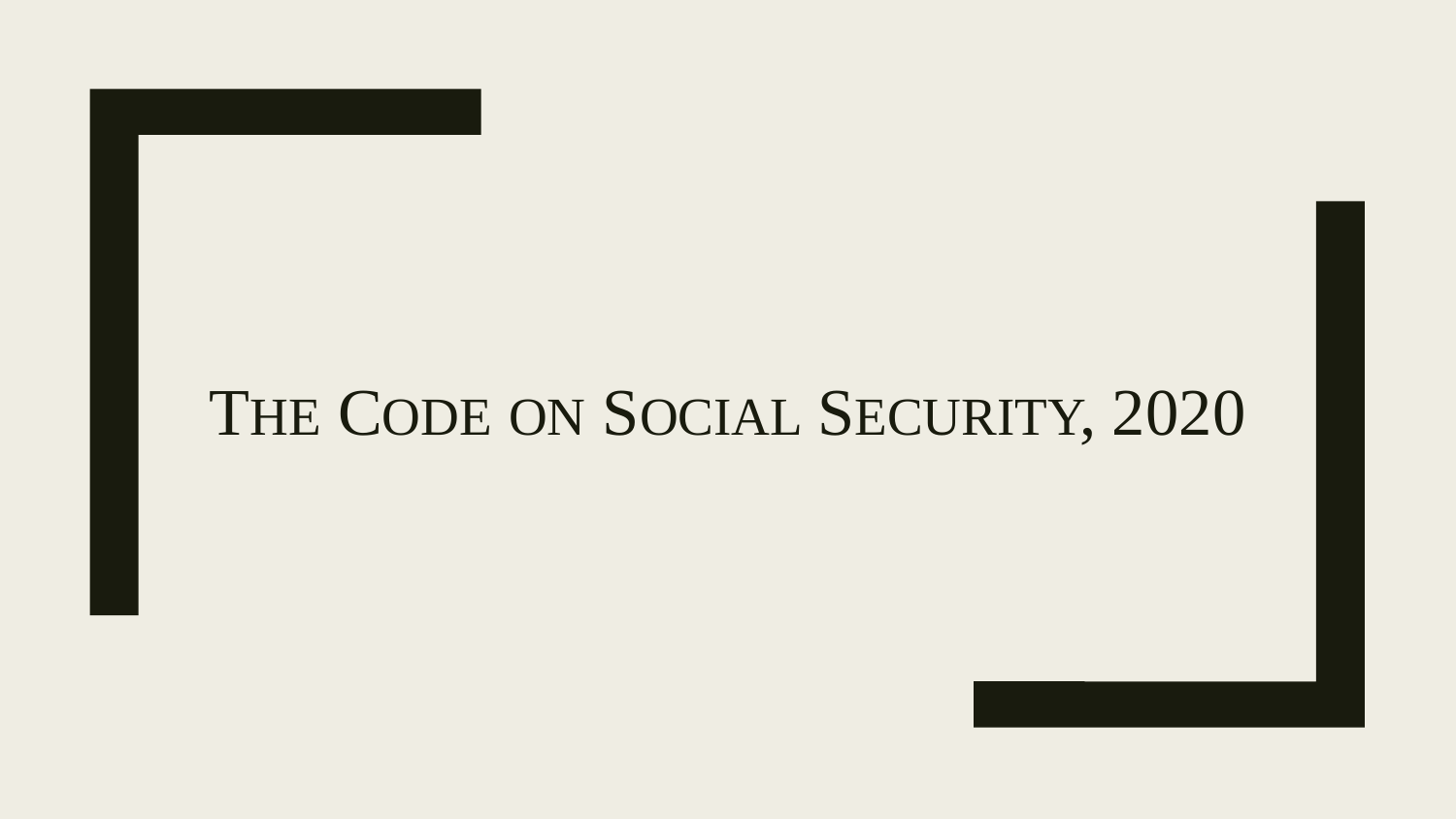#### ■ Defines 'gig worker', giving formal recognition

- o a person who performs work or participates in a work arrangement and earns from such activities outside of traditional employer-employee relationships
- Defines 'platform worker' and 'platform work'
	- o a person engaged in or undertaking platform work
	- o a work arrangement outside of a traditional employer-employee relationship in which organisations or individuals use an online platform to access other organisations or individuals to solve specific problems or to provide specific services or any such other activities which may be notified by the Central Government, in exchange for payment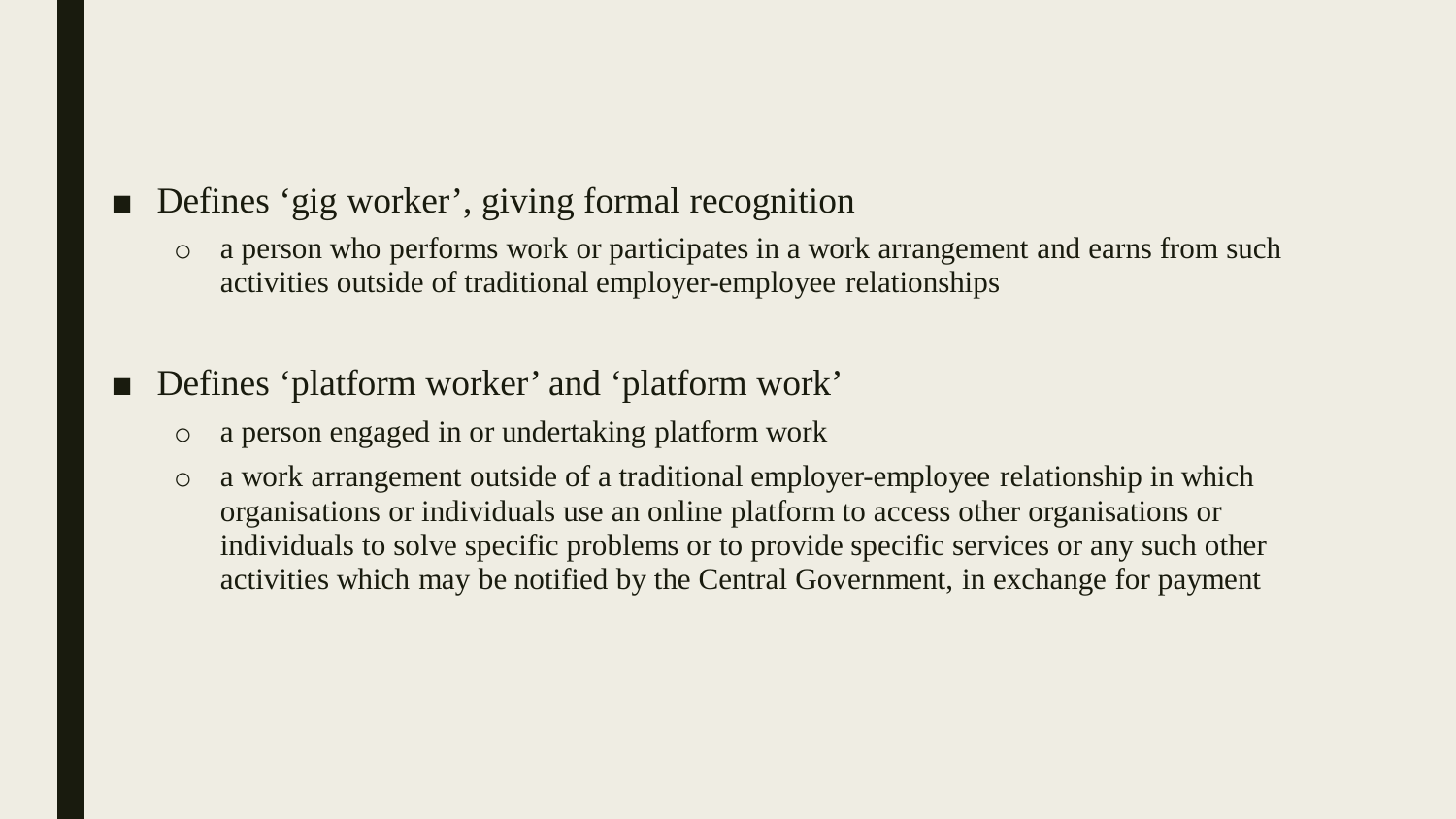### Mandatory Registration

On an online portal, following conditions:

- o *Between 16-60 years*
- o *Worked for at least 90 days during the last 12 years*
- o *Submit a self-declaration electronically or otherwise*
- o *Every eligible gig/platform worker shall make an application for registration in such form along with the documents including Aadhar number*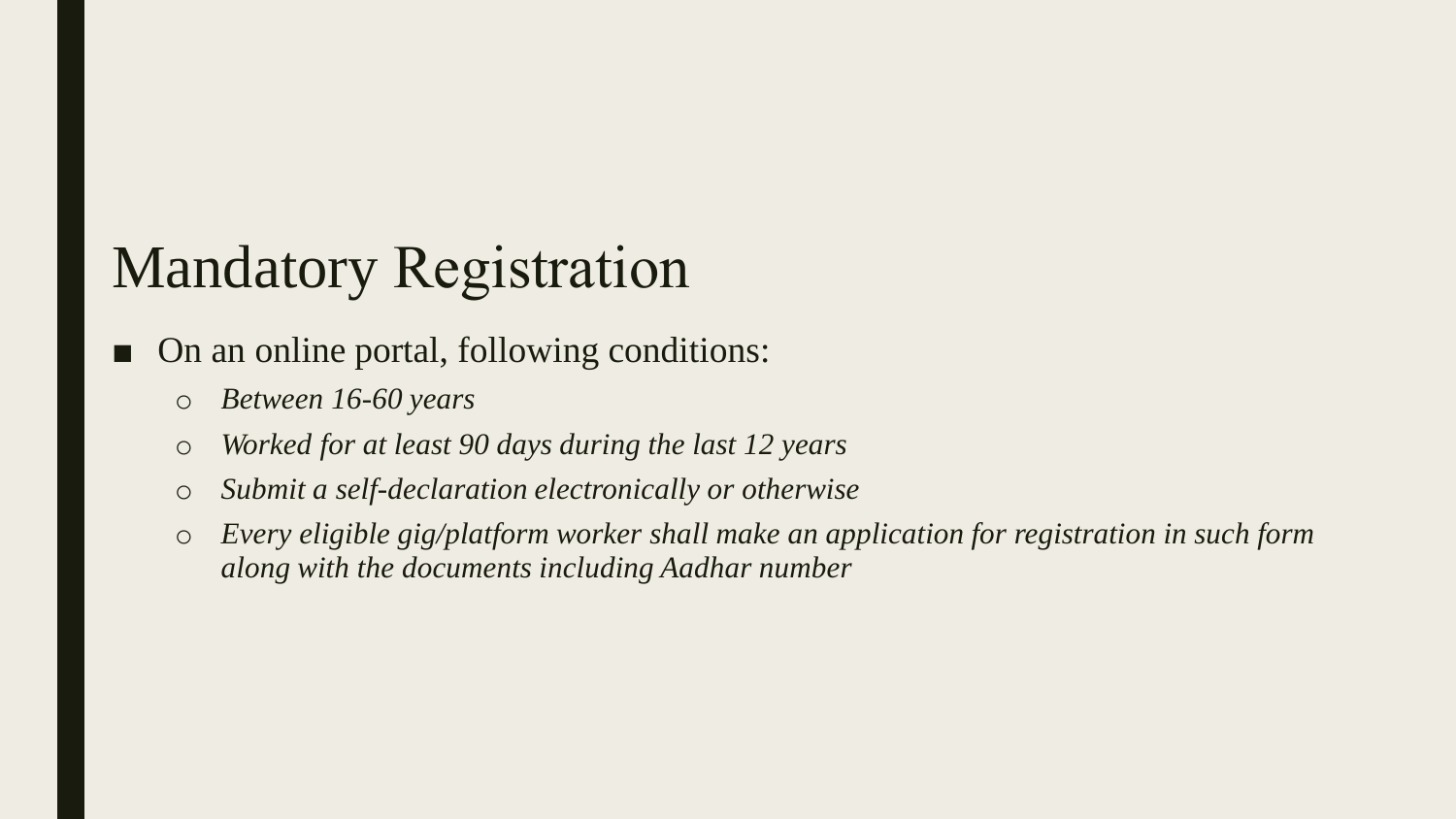# Social Security Benefits

- 1. Life and disability cover;
- 2. Accidental insurance;
- 3. Health and maternity benefits;
- 4. Old age protection;
- 5. Creche; and
- 6. Any other benefit as may be determined by the Central Government.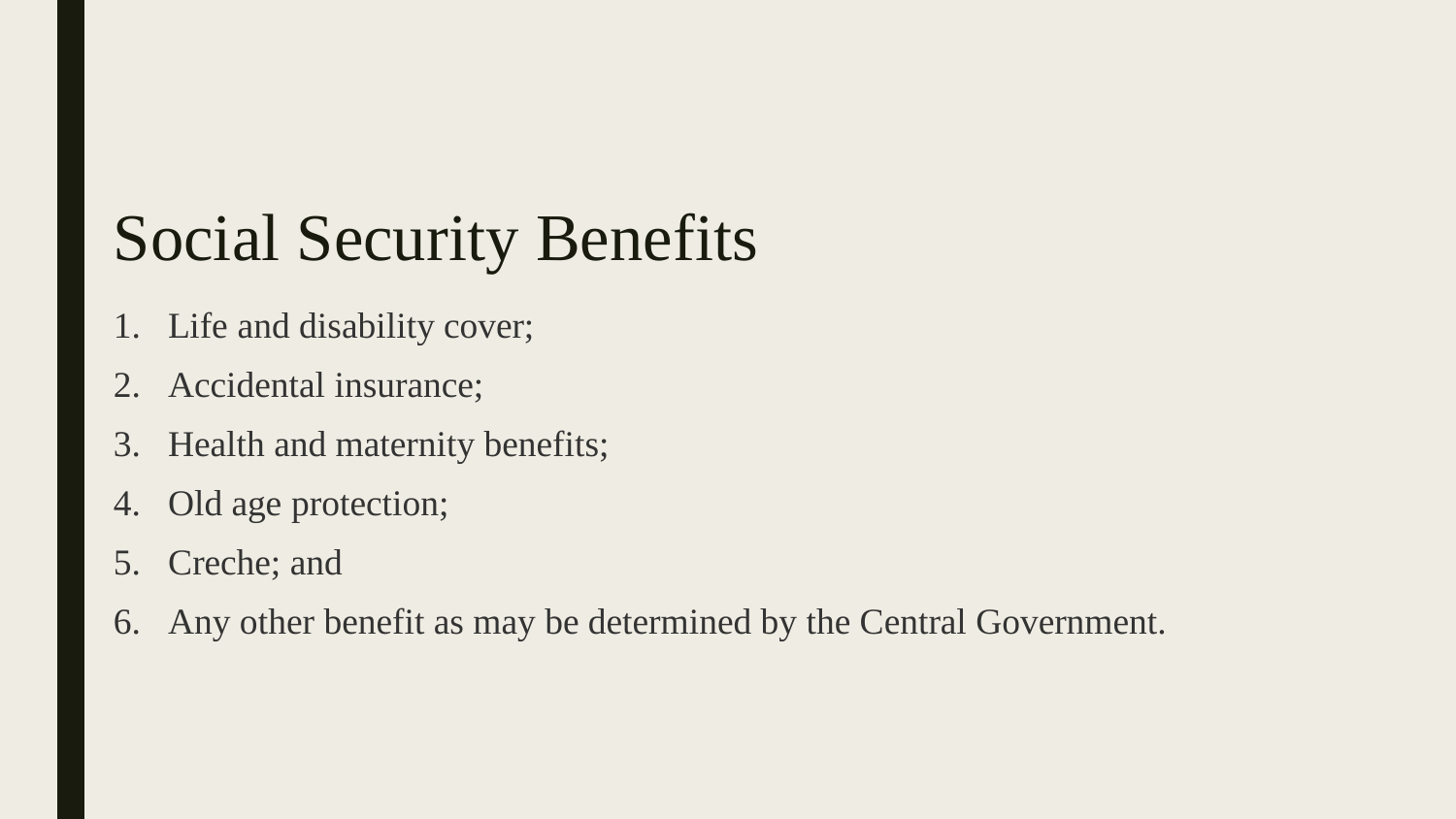## Social Security Fund

- Contributions from gig companies and the Centre or State government, with gig companies expected to allot 1-2% of their annual turnover.
- Apart from that, these companies are also expected to maintain a register of their gig workers, and any expense borne for maintenance and updation of the database could fall on them.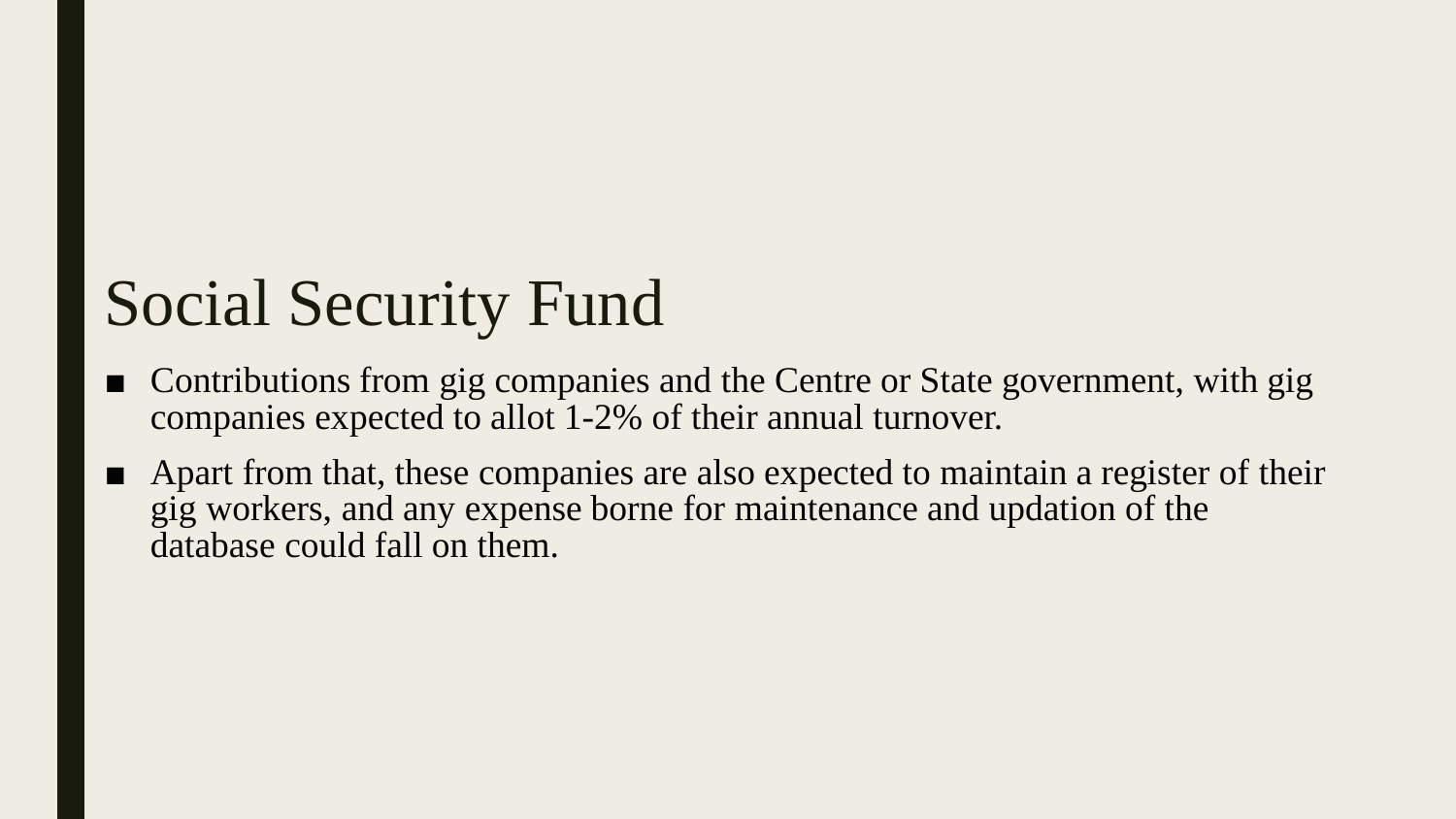#### Concerns

- Upper age limit of 60 years
- Worked for at least 90 days
- Over reliance on Aadhar card
- Responsibility on companies/aggregators for Social Security Fund
- Workers switching between platforms lack of clarity for applicability of schemes
- Definitions of gig worker, platform worker and unorganized sector worker is confusing
- No binding obligations on the government with a set timeline to implement schemes